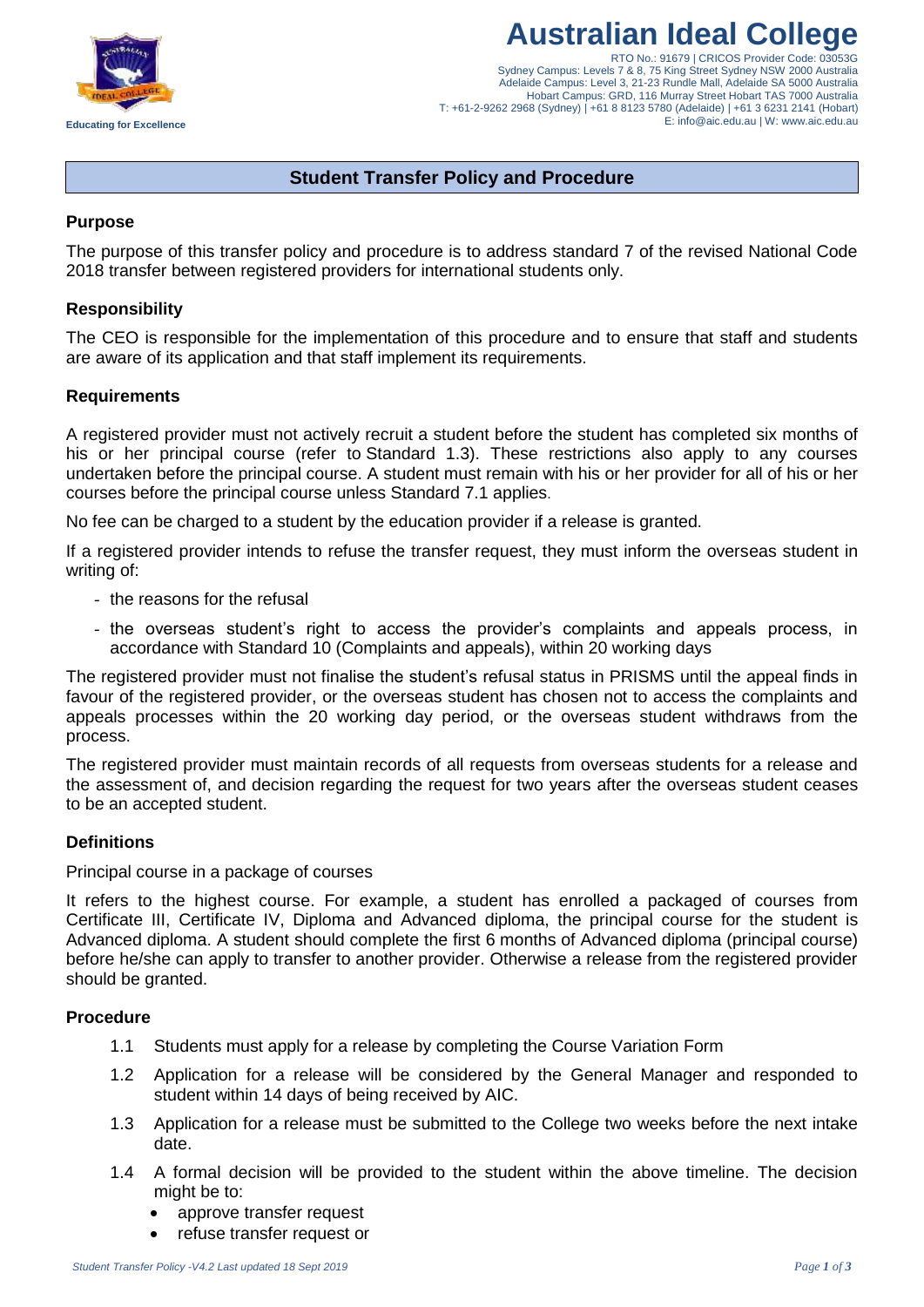- request more information from the student and require a resubmission of application with further documentation.
- 1.5 A release will normally be granted in the following situations:
	- the overseas student will be reported because they are unable to achieve satisfactory course progress at the level they are studying, even after engaging with that registered provider's intervention strategy to assist the overseas student in accordance with Standard 8 (Overseas student visa requirements)
	- there is evidence of compassionate or compelling circumstances
	- AIC fails to deliver the course as outlined in the written agreement
	- there is evidence that the overseas student's reasonable expectations about their current course are not being met
	- there is evidence that the overseas student was misled by the registered provider or an education or migration agent regarding the registered provider or its course and the course is therefore unsuitable to their needs and/or study objectives
	- an appeal (internal or external) on another matter results in a decision or recommendation to release the overseas student.
- 1.6 A release will normally not be granted in the following situations:
	- the proposed transfer will jeopardise the student's progression through a package of courses; or
	- the student cannot provide a letter of offer from another provider confirming that a valid enrolment has been made;
	- information or documentation is either inaccurate and/or incomplete
	- work commitments have been used as a reason.
	- living far away from the campus has been provided as a reason.
	- the student is using the release as a means to avoid being reported to DHA for failure to meet our requirements.
	- the student does not want to study the course they are enrolled anymore.
	- insufficient documentation in support of their claim for compelling or exceptional circumstances.
	- student has outstanding fees owing to AIC.
- 1.7 If a release is refused, reasons for the refusal will be documented in writing and the student will be informed of their rights of appeal using the College complaints and appeals process within 20 working days.
- 1.8 A copy of the student's release application; notes recording the assessment of the application and a copy of the response letter sent to the student by the College must be placed in the student's file and kept for two years.

## **Enrolling a transferring student to AIC**

- 1.9 AIC will not knowingly enrol a student wishing to transfer from another registered provider's course prior to the student completing six months of his or her principal course of study except where:
	- the releasing registered provider, or the course in which the overseas student is enrolled, has ceased to be registered
	- the releasing registered provider has had a sanction imposed on its registration by the ESOS agency that prevents the overseas student from continuing his or her course at that registered provider
	- the releasing registered provider has agreed to the overseas student's release and recorded the date of effect and reason for release in PRISMS
	- any government sponsor of the overseas student considers the change to be in the overseas student's best interests and has provided written support for the change.
- 1.10 In the event that AIC knowingly enrols a student wishing to transfer from another registered provider's course prior to the student completing six months of his or her principal course of study, documentary evidence of at least one of the four conditions listed above must be obtained and placed in the transferring student's file.